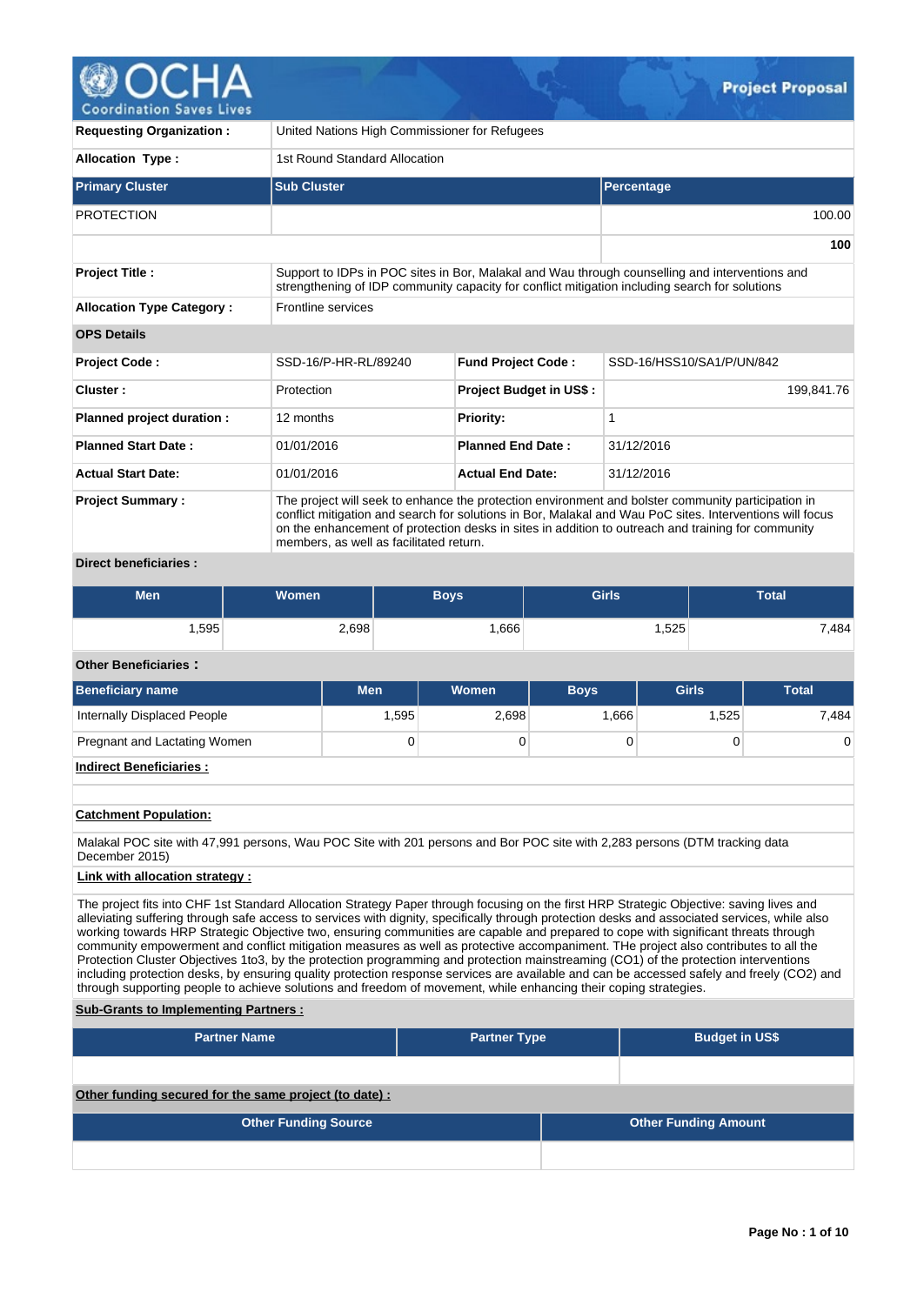### **Organization focal point :**

| <b>Name</b>        | Title                            | Email              | <b>Phone</b>    |
|--------------------|----------------------------------|--------------------|-----------------|
| Veton Orana        | <b>Senior Protection Officer</b> | orana@unhcr.org    | 211 922 700 559 |
| Juliette Stevenson | <b>Reporting Officer</b>         | stevenso@unhcr.org | 211 922 700 550 |

## **BACKGROUND**

### **1. Humanitarian context analysis**

With the signing of the peace agreement for South Sudan in August 2015, conditions are set for the stabilization of the situation and transition of humanitarian action from emergency support and assistance to types of assistance that concurrently look at the immediate needs of the displaced population, as well as focusing on solutions and possibilities to address those needs that are derived from IDPs' intentions. While the peace efforts are ongoing, level of insecurity persists in various parts of the country, and new conflicts have emerged in the areas (Equatorias, green states) that have been largely peaceful during the civil war that broke out in December 2013. In such complex environment, it is of primary importance to adjust humanitarian response to the needs of the IDPs by not only employing life- saving activities that will alleviate the suffering, but also providing necessary assistance that will allow people to achieve longer term solutions through return, integration in areas of displacement and/ or resettlement to other parts of the country where people may choose to establish themselves. Currently, the situation in POC sites throughout the country does not allow for mid to long term solutions. POC sites are congested, with most services below required humanitarian standards; effective and timely identification of most vulnerable segments of beneficiary population remains a priority in order to ensure that vulnerabilities are addressed in adequate manner; The temporary protection provided in POC sites does not cater for meaningful livelihood/ self- reliance activities, thus preventing displaced population to realize their own skills and resources.

#### **2. Needs assessment**

Focus of this proposal is intervention in two POC sites where IDP population is faced with extremely limited freedom of movement (Wau and Bor) as well as a large POC site (Malakal in upper Nile State) which is situated in a very close proximity of places of habitual residence of most of IDPs accommodated there. In case of Wau and Bor, there have been continuous efforts to explore possibilities for implementation of transitional solutions that would include facilitation of the relocation of interested population to those areas of their choice where they would feel safer and would have better chances to resume lives in an environment of relative stability. In this regard, there has been a focused effort to look at available possibilities in reaching the most suitable solution to the current problems of these IDPs through such interventions that would allow for establishment of self- reliance and transitional stability through relocation to safe areas of their choice, which for a significant number could also become a durable solution. While IDP population in Wau and Bor POC sites will be attended to at HH level, with the intention of thoroughly explore possibilities for solutions for each HH, activities in Malakal POC site will focus on gathering quality information on intentions of IDPs belonging to various communities that would assist in starting preparations for implementation of solutions as the peace agreement continues to be implemented and the modalities for return of stability in conflict areas progress further.

#### **3. Description Of Beneficiaries**

This proposal focuses on the mapping at the level of households of IDP population in Wau POC site, as well as maintenance and upgrading of protection desks in POC sites in Bor (Jonglei State) and partly Malakal (Upper Nile State). All three POC sites are established in between December 2013 and early 2014 and have their own specifics. POC site in Wau is smaller in terms of IDP population (234 persons), but due to their profile, the population faces significant constrains on their freedom of movement and therefore requires intervention in alleviating security concerns for this population. The two other POC sites are quite different in terms of population; in both sites, women and children comprise the overwhelming portion of population; Population in POC site in Malakal has significantly increased between May and August 2015 bringing the total number of IDPs to over 47,000 persons. The POC site is divided into various sections, mainly through ethnic lines, with population comprising primarily of Shilluk, followed by Nuer and Dinka, as well smaller number (approx. 400 persons) of foreign nationals, mainly Darfuris; on the other hand. Bor POC site accommodates 2,300 IDPs of Nuer ethnicity, majority of whom used to live within Bor town prior to the conflict. They are faced with a very limited freedom of movement outside of the POC site and prospects for their return to their pre- war homes within Bor town are bleak due to the surrounding environment and issues related to property restitution. Other solutions may therefore be conceivable and more appropriate.

#### **4. Grant Request Justification**

Thorough individual assessment of IDP HHs in Wau POC site and establishment of protection desks in Bor and Malakal POC sites will aim at gathering and consolidation of necessary information on intention of IDPs in relation to solutions and subsequent implementation of transitional solutions for Wau, and where possible Bor POC site. Planned activities will require strengthened engagement through deployment of additional protection staff and through establishment and maintenance of network of outreach volunteers that will be trained to ensure standardized approach and clear definition of responsibilities in communication with beneficiary communities. It is anticipated that Protection desks will have the high rate of individual counselling sessions through regular weekly schedules; in addition, protection staff will conduct regular outreach activities in selected POC sites aiming at disseminating relevant information to IDPs and work on strengthening of community structures, including capacity building through trainings. Since activities in POC sites will go beyond referrals and responses to immediate needs of vulnerable IDPs, namely engaging in discussions on intentions, addressing individual protection risks through mitigating measures including accompaniment in humanitarian relocation, as well as responding to the needs for solutions and ensuring a protective environment through conflict mitigation, the protection networks established by UNHCR will require additional support to ensure the continuity and capacity to respond to the identified needs. The funding will supplement already identified resources which are insufficient to comprehensively address the needs on the ground.

#### **5. Complementarity**

This project proposal is geared up within the initiatives that have already been taken in the inter- agencies setting, including the newly formed WG on Solutions that is currently in process of agreeing on the TORs, with participation of a number of UN agencies (including UNHCR), IOM, UNMISS and a number of NGOs. The group is looking at activities by various actors focusing on solutions, either through intentions surveys (REACH surveys in POC sites and in Mingkaman), comprehensive UNFPA survey based on the HCT Strategy, as well as consolidated quality information on intentions (UNHCR Intentions assessment through FGDs in urban Juba). Hence this proposal aims at establishing concrete activities that would further contribute to the efforts to better understand the dynamics among the IDP population related to solutions as a result of the implementation of the peace agreement for South Sudan, while at the same time make concrete steps forward by ensuring that solutions are made available to the displaced population and adequate assistance provided to those IDPs that voluntarily decide to opt for solutions that can be facilitated by humanitarian actors.

#### **LOGICAL FRAMEWORK**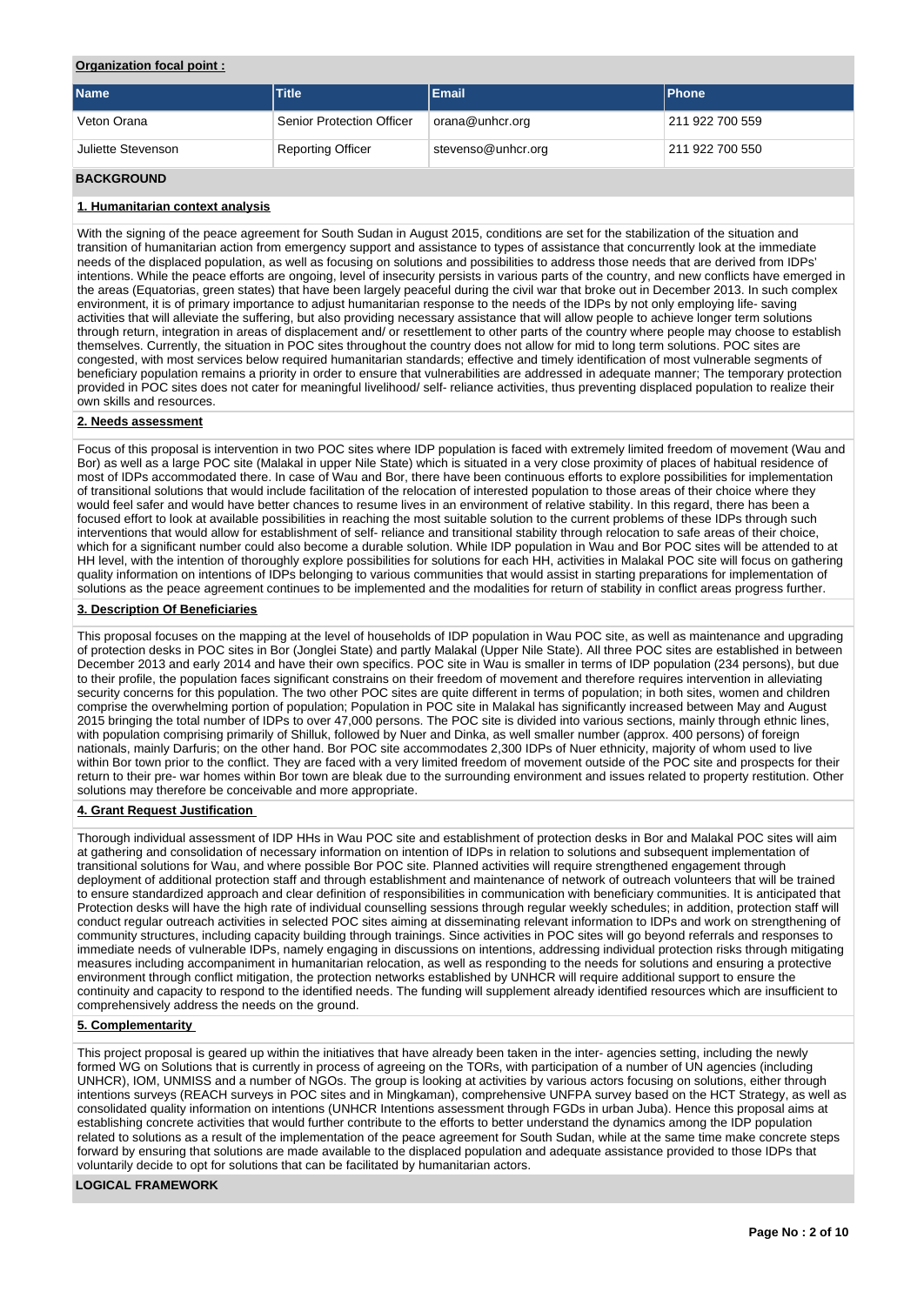#### **Overall project objective**

Improvement of the protection situation of IDPs in POC sites through provision of counselling services to vulnerable IDPs including provision of information, identification of problems, referral of cases to appropriate agencies/ service providers and direct intervention where deemed appropriate; enhancing conflict mitigation and search for solutions, including facilitation of solutions in accordance with developments in operating environment;

#### **PROTECTION Cluster objectives Strategic Response Plan (SRP) objectives Percentage of activities** CO1: The safety and dignity of vulnerable individuals is improved through prevention programming and protection mainstreaming to address threats and vulnerabilities HRP 2016 SO1: Save lives and alleviate suffering through safe access to services and resources with dignity 35 CO2: Quality protection response services are available and can be accessed safely and freely HRP 2016 SO1: Save lives and alleviate suffering through safe access to services and resources with dignity 25 CO3: Individuals are supported to achieve solutions and freedom of movement; coping strategies and protection capacities of individuals, communities and local actors are strengthened HRP 2016 SO2: Ensure communities are protected, capable and prepared to cope with significant threats 40

**Contribution to Cluster/Sector Objectives :** The project fits into CHF 1st Standard Allocation Strategy Paper through focusing on the first HRP Strategic Objective: saving lives and alleviating suffering through safe access to services with dignity, specifically through protection desks and associated services, while also working towards HRP Strategic Objective two, ensuring communities are capable and prepared to cope with significant threats through community empowerment and conflict mitigation measures as well as protective accompaniment. THe project also contributes to all the Protection Cluster Objectives 1to3, by the protection programming and protection mainstreaming (CO1) of the protection interventions including protection desks, by ensuring quality protection response services are available and can be accessed safely and freely (CO2) and through supporting people to achieve solutions and freedom of movement, while enhancing their coping strategies.

#### **Outcome 1**

IDPs in POC sites will benefit from support provided through individual counselling and concrete interventions through referrals and response to identified needs, including search and implementation of transitional solutions

#### **Output 1.1**

### **Description**

UNHCR will ensure the deployment of trained protection staff in POC sites; these dedicated staff will work through and established schedule to receive IDPs for individual counselling sessions, provide responses, submit referrals to other services in the PoCs including medical, child protection, SGBV and shelter assistance, and also provide feedback to beneficiaries through regular focus group discussions and meetings with the representative structures in the PoCs as part of responsibilities within the framework of accountability towards the beneficiaries;

#### **Assumptions & Risks**

It is anticipated that establishment of protection desks will improve the overall level of information and awareness among IDPs in POC sites, in addition to being able to address the needs of most vulnerable categories of population;

### **Activities**

#### **Activity 1.1.1**

Development of standardized SOPs for the functioning of protection desks in POC sites, as well as standardized forms, in addition to incorporation of existing referral forms already established by various agencies;

#### **Activity 1.1.2**

Development of schedule for regular counselling hours for each week in POC sites. Counselling days will be not less than twice each week, while two other days will be dedicated to the outreach to various communities within POC sites; One day per week will be dedicated to compilation of weekly report on activities of protection desks and updating of tracking sheets on status of cases that are being followed up.

#### **Activity 1.1.3**

Identification of particular protection issues of vulnerable IDPs requiring intervention by other service providers will result with referral of those issues to responsible agencies. Referrals will be submitted to respective agencies while information on the process will be communicated to the beneficiaries. Beneficiaries will be advised and assisted in approaching the service provider for follow up action.

### **Activity 1.1.4**

Identified PSNs will benefit from direct assistance from UNHCR depending on the needs and based on the capacity of UNHCR to respond to those particular needs; Response will be timely and will include the internal referral mechanism that will ensure the immediate delivery following the identification of a particular need;

#### **Indicators**

|                 |                                                                            |                                                                                                    |            | End cycle beneficiaries |  |  |                 |  |  |  |
|-----------------|----------------------------------------------------------------------------|----------------------------------------------------------------------------------------------------|------------|-------------------------|--|--|-----------------|--|--|--|
| Code            | <b>Cluster</b>                                                             | <b>Indicator</b>                                                                                   | <b>Men</b> | Women   Boys   Girls    |  |  | <b>Target</b>   |  |  |  |
| Indicator 1.1.1 | <b>PROTECTION</b>                                                          | Frontline services # of protection assessments<br>conducted in the targeted locations              |            |                         |  |  | 12 <sup>1</sup> |  |  |  |
|                 | <b>Means of Verification:</b> protection monitoring reports                |                                                                                                    |            |                         |  |  |                 |  |  |  |
| Indicator 1.1.2 | <b>PROTECTION</b>                                                          | Frontline services # of protection monitoring visits<br>or safety audits in the targeted locations |            |                         |  |  | 75              |  |  |  |
|                 | <b>Means of Verification:</b> Protection monitoring reports and statistics |                                                                                                    |            |                         |  |  |                 |  |  |  |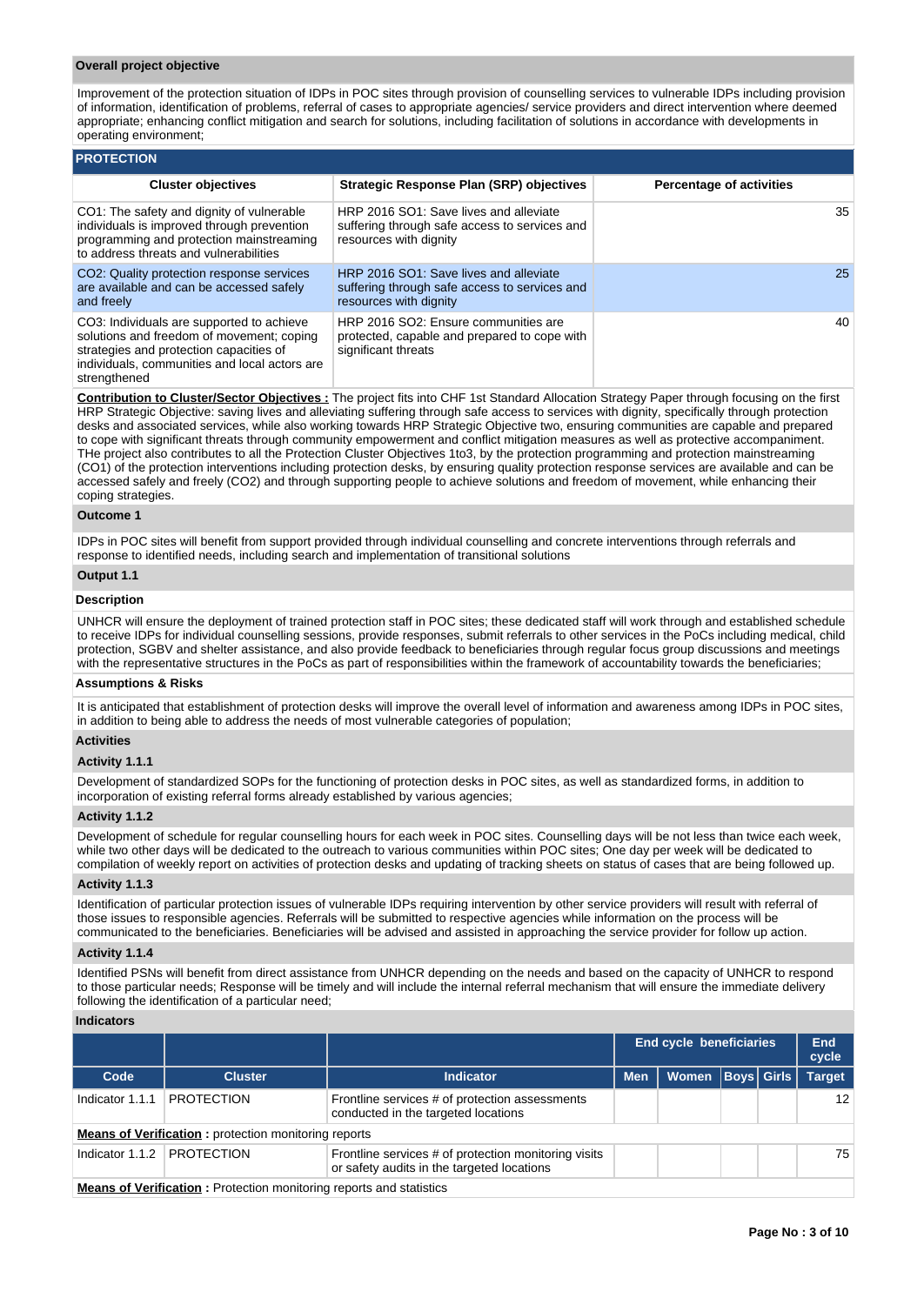| Indicator 1.1.3 | <b>PROTECTION</b>                                                                | Frontline services # of persons with specific needs<br>(disabled, elderly, chronically ill) who receive<br>targeted support/assistance                  | 50  | 150 | 50  | 50  | 300 |
|-----------------|----------------------------------------------------------------------------------|---------------------------------------------------------------------------------------------------------------------------------------------------------|-----|-----|-----|-----|-----|
|                 | <b>Means of Verification:</b> Protection reports, statistics, monitoring reports |                                                                                                                                                         |     |     |     |     |     |
| Indicator 1.1.4 | <b>PROTECTION</b>                                                                | Frontline services # of people with specific needs<br>(disabled, elderly, chronically ill) referred to other<br>sectors for assistance/support services | 150 | 250 | 100 | 100 | 600 |

**Means of Verification** : Protection and monitoring reports, protection desk statistics

### **Outcome 2**

Community capacity to identify protection issues and respond to those issues for which there is an identified capacity within the community; Members of communities will be assisted, including through training, in their search for solutions while most vulnerable members of communities will be facilitated in implementation of identified solutions;

### **Output 2.1**

## **Description**

UNHCR will actively work with communities through outreach within POC sites and help in establishment and/ or strengthening of IDP committees through training; Volunteer network in POC sites will be used to keep the communication channels open and ensuring that IDPs will receive information and counselling on timely manner;

#### **Assumptions & Risks**

IDP committees shall be organized at micro- community level (sectors/ sections of POC sites) in addition to already existing committees/ representative bodies at POC site level; these groups will be capacitated to deal with day- to- day issues in terms of identification, referral and response to protection issues and conflict flash points in those communities. Aim of the committees is to improve the life of IDPs by ensuring adequate links with service providers and provision of community support to vulnerable categories of population. Efforts have to be made to increase awareness of communities on their own responsibilities in dealing with those problems that can be managed at that level. Training of community members on conflict resolution and mitigation will aim at defusing potential tensions among community members.

#### **Activities**

### **Activity 2.1.1**

UNHCR will assess the dynamics in various sections of POC sites with assistance of volunteers and community representatives and animate prominent members of those communities to join IDP committees that will receive training and guidance on community based protection;

# **Activity 2.1.2**

Training sessions will be organized for identified members of committees, to include basic elements of the meaning of protection, roles of communities in addressing the needs of vulnerable members of those communities and in referring cases/ issues to service providers;

#### **Activity 2.1.3**

Provision of direct support through assistance/ facilitation of movement of vulnerable members of communities in context of implementation of transitional or durable solutions;

#### **Activity 2.1.4**

UNHCR will provide regular reports on activities of IDP committees and on number of cases that are addressed by committees (through referrals and direct response);

#### **Indicators**

|                                                                     |                   |                                                                                               | <b>End cycle beneficiaries</b> |              |                   |   | End<br>cycle  |  |  |
|---------------------------------------------------------------------|-------------------|-----------------------------------------------------------------------------------------------|--------------------------------|--------------|-------------------|---|---------------|--|--|
| Code                                                                | <b>Cluster</b>    | <b>Indicator</b>                                                                              | <b>Men</b>                     | <b>Women</b> | <b>Boys</b> Girls |   | <b>Target</b> |  |  |
| Indicator 2.1.1                                                     | <b>PROTECTION</b> | (Frontline services) # of protection<br>accompaniments conducted in the targeted<br>locations |                                |              |                   |   | 80            |  |  |
|                                                                     |                   | <b>Means of Verification:</b> movement manifests, protection reports, intention reports       |                                |              |                   |   |               |  |  |
| Indicator 2.1.2                                                     | <b>PROTECTION</b> | Frontline services # of individuals trained in<br>conflict mitigation/resolution skills       | 100                            | 100          |                   | 0 | 200           |  |  |
| <b>Means of Verification:</b> reports, assessments, roll call lists |                   |                                                                                               |                                |              |                   |   |               |  |  |
| <b>Additional Targets:</b>                                          |                   |                                                                                               |                                |              |                   |   |               |  |  |

# **M & R**

### **Monitoring & Reporting plan**

Most indicators are connected to reports from the running PHCC and are part of the standard procedures that SOH staff are performing. Protection Desk personnel will provide feedback to IDPs that are counselled on the outcome of referrals; regular meetings with community representatives will be held to inform beneficiaries on new developments as well as provide updates on categories of protection issues raised more often by IDPs. These meetings will also be used as an opportunity to record inquiries raised by IDPs in order to prepare feedback for subsequent meetings. Systematic collection of information on intentions gathered from individual HHs, and possible solutions are discussed with communities opting for similar options. Reporting is built into the project activities as a specific indicator, and these will be shared at the field and Juba level with the Protection Cluster. IDP Unit staff from Juba will also interact on an ongoing basis with field staff, including undertaking monitoring missions to assess the project implementation, including facilitation of movement of people from Wau to Pagak, as well as implementation of the household survey.

#### **Workplan**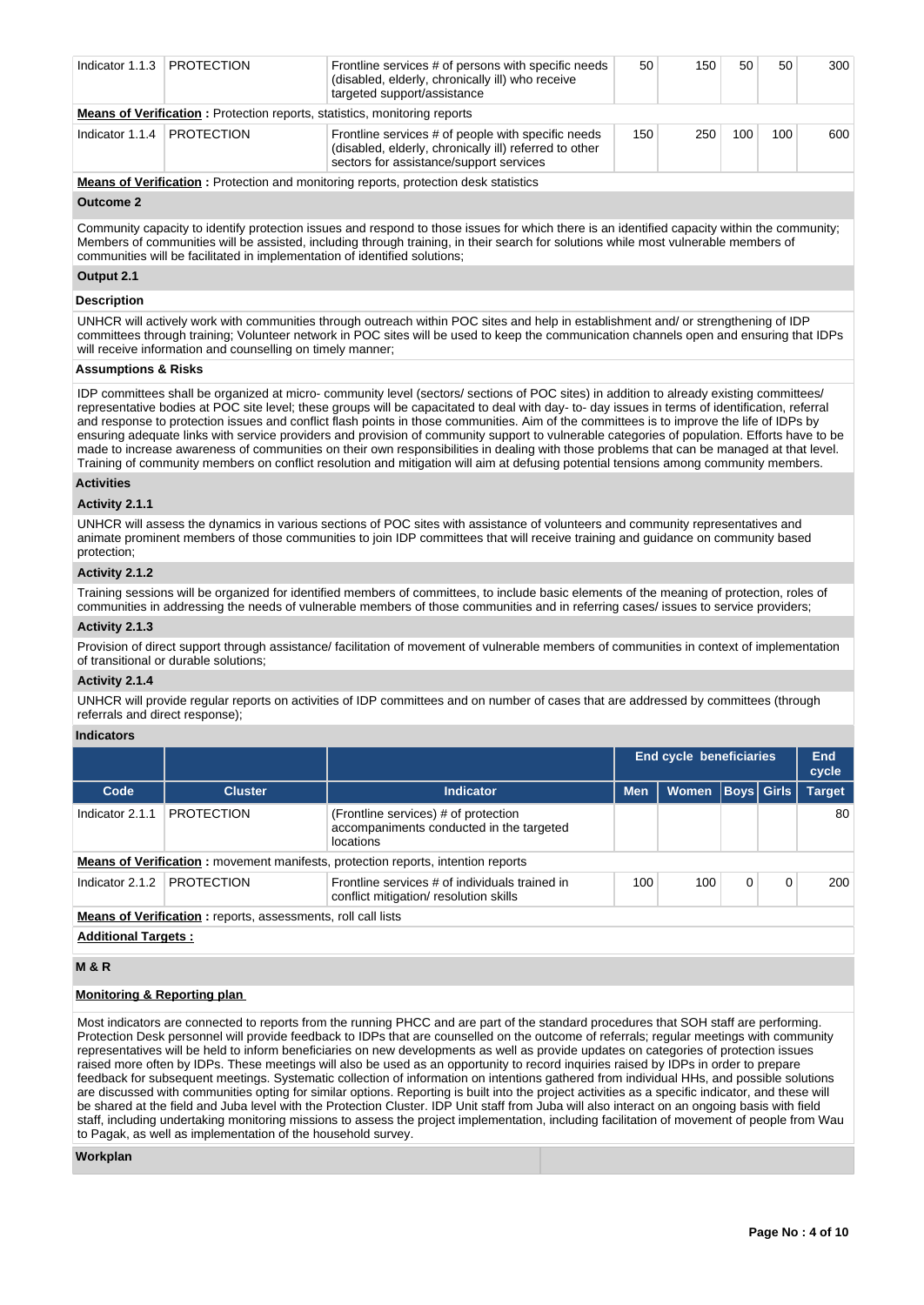| Activitydescription                                                                                                                                                                                                                                                                                                                                                                                                                                                                                                                                                                                                                   | Year |    |     |                   |              |          |          |              |              |          |              |              |                         |
|---------------------------------------------------------------------------------------------------------------------------------------------------------------------------------------------------------------------------------------------------------------------------------------------------------------------------------------------------------------------------------------------------------------------------------------------------------------------------------------------------------------------------------------------------------------------------------------------------------------------------------------|------|----|-----|-------------------|--------------|----------|----------|--------------|--------------|----------|--------------|--------------|-------------------------|
| Activity 1.1.1: Development of standardized SOPs for the functioning of protection<br>desks in POC sites, as well as standardized forms, in addition to incorporation of<br>existing referral forms already established by various agencies;                                                                                                                                                                                                                                                                                                                                                                                          | 2016 | X. | X.  | $\times$          |              |          |          |              |              |          |              |              |                         |
| Activity 1.1.2: Development of schedule for regular counselling hours for each<br>week in POC sites. Counselling days will be not less than twice each week, while<br>two other days will be dedicated to the outreach to various communities within<br>POC sites; One day per week will be dedicated to compilation of weekly report on<br>activities of protection desks and updating of tracking sheets on status of cases<br>that are being followed up.                                                                                                                                                                          | 2016 |    |     | X                 | IX.          | $\times$ | $\times$ |              | $X$ $X$      | X.       | ΙX.          | $\mathsf{X}$ | $\mathsf{X}$            |
| Activity 1.1.3: Identification of particular protection issues of vulnerable IDPs<br>requiring intervention by other service providers will result with referral of those<br>issues to responsible agencies. Referrals will be submitted to respective agencies<br>while information on the process will be communicated to the beneficiaries.<br>Beneficiaries will be advised and assisted in approaching the service provider for<br>follow up action.                                                                                                                                                                             | 2016 | X. | IX. | $X \mid X \mid X$ |              |          | ΙX.      | $\mathsf{X}$ | $\mathsf{X}$ | <b>X</b> | ΙX.          | $\mathsf{X}$ | ΙX.                     |
| Activity 1.1.4: Identified PSNs will benefit from direct assistance from UNHCR<br>depending on the needs and based on the capacity of UNHCR to respond to those<br>particular needs; Response will be timely and will include the internal referral<br>mechanism that will ensure the immediate delivery following the identification of a<br>particular need;                                                                                                                                                                                                                                                                        | 2016 | X. | X   | X.                | ΙX.          | $\times$ | X        | X            | X.           | X        | <b>X</b>     | X            | ΙX                      |
| Activity 2.1.1: UNHCR will assess the dynamics in various sections of POC sites<br>with assistance of volunteers and community representatives and animate<br>prominent members of those communities to join IDP committees that will receive<br>training and guidance on community based protection;                                                                                                                                                                                                                                                                                                                                 | 2016 | X. | X   | $\mathsf{X}$      | $\mathsf{X}$ | X.       | $\times$ | $\mathsf{X}$ | <b>X</b>     | X.       | $\mathsf{X}$ | $\mathsf{X}$ | $\mathsf{X}$            |
| Activity 2.1.2: Training sessions will be organized for identified members of<br>committees, to include basic elements of the meaning of protection, roles of<br>communities in addressing the needs of vulnerable members of those communities<br>and in referring cases/ issues to service providers;                                                                                                                                                                                                                                                                                                                               | 2016 |    |     |                   | X.           | X        | X        | X            | $x \times$   |          | ΙX.          | $\mathsf{X}$ | $\mathsf{I} \mathsf{X}$ |
| Activity 2.1.3: Provision of direct support through assistance/ facilitation of<br>movement of vulnerable members of communities in context of implementation of<br>transitional or durable solutions;                                                                                                                                                                                                                                                                                                                                                                                                                                | 2016 |    | X.  | X                 | <b>X</b>     | X        | X        | X            | $\mathsf{X}$ | $\times$ | $\mathsf{X}$ | X            | $\mathsf{X}$            |
| Activity 2.1.4: UNHCR will provide regular reports on activities of IDP committees<br>and on number of cases that are addressed by committees (through referrals and<br>direct response);                                                                                                                                                                                                                                                                                                                                                                                                                                             | 2016 |    |     | X                 | X.           | X        | X        | X            | <b>X</b>     | X.       | X.           | $\mathsf{X}$ | $\mathsf{I} \mathsf{X}$ |
| <b>OTHER INFO</b>                                                                                                                                                                                                                                                                                                                                                                                                                                                                                                                                                                                                                     |      |    |     |                   |              |          |          |              |              |          |              |              |                         |
| <b>Accountability to Affected Populations</b>                                                                                                                                                                                                                                                                                                                                                                                                                                                                                                                                                                                         |      |    |     |                   |              |          |          |              |              |          |              |              |                         |
| Protection Desk personnel will provide feedback to IDPs that are counselled on the outcome of referrals; regular meetings with community<br>representatives will be held to inform beneficiaries on new developments as well as provide updates on categories of protection issues<br>raised more often by IDPs. These meetings will also be used as an opportunity to record inquiries raised by IDPs in order to prepare<br>feedback for subsequent meetings. Systematic collection of information on intentions gathered from individual HHs, and possible solutions<br>are discussed with communities opting for similar options. |      |    |     |                   |              |          |          |              |              |          |              |              |                         |
| <b>Implementation Plan</b>                                                                                                                                                                                                                                                                                                                                                                                                                                                                                                                                                                                                            |      |    |     |                   |              |          |          |              |              |          |              |              |                         |
| - Establishment of Protection Desks: Ongoing<br>- Conducting HH discussions on solutions in Wau and Bor POC sites; (ongoing);<br>- Conducting Focus Group Discussions in POC site Malakal on intentions and search for solutions in dialogue with beneficiary communities;<br>- Hiring and training of Protection staff: February 2016 (in the meantime, the functioning of Protection desks will be ensured by existing<br>UNHCR staff);<br>- Hiring of Volunteers/ outreach workers- February 2016<br>- Establishment and consolidation of section/ sector IDP committees in POC sites- Until end of June 2016                      |      |    |     |                   |              |          |          |              |              |          |              |              |                         |
| Coordination with other Organizations in project area                                                                                                                                                                                                                                                                                                                                                                                                                                                                                                                                                                                 |      |    |     |                   |              |          |          |              |              |          |              |              |                         |

| Name of the organization                                                  | <b>Areas/activities of collaboration and rationale</b> |
|---------------------------------------------------------------------------|--------------------------------------------------------|
|                                                                           |                                                        |
| <b>Environment Marker Of The Project</b>                                  |                                                        |
| A: Neutral Impact on environment with No mitigation                       |                                                        |
| <b>Gender Marker Of The Project</b>                                       |                                                        |
| 2a-The project is designed to contribute significantly to gender equality |                                                        |
| <b>Justify Chosen Gender Marker Code</b>                                  |                                                        |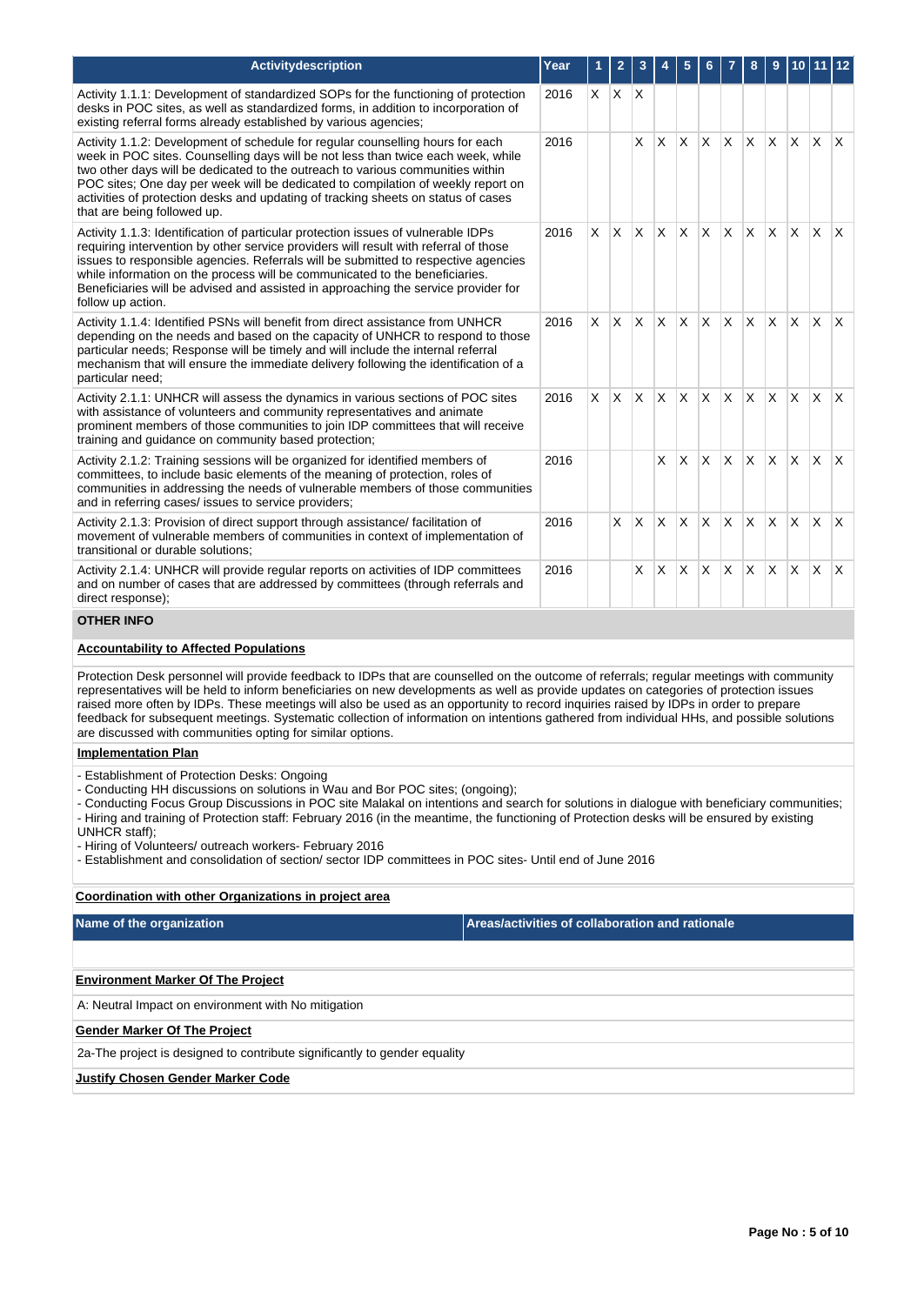Protection desks and resultant interventions are specifically designed to tailor to the different needs of men, women, boys and girls, in addition to those with specific needs, including pregnant and lactating women, SGBV survivors, those with disabilities and other issues. Similarly training and outreach targeting the community will be undertaken by volunteers which will be both women and men, and the representation of women and minority groups will be an integral part of community networks. UNHCR's protection response takes into account needs analysis for men, women, boys and girls. To the extent possible, this highlights various groups, including separated children, female headed households, single males, elderly, and with disabilities. UNHCR undertakes its planning cycle with an Age, Gender Diversity approach, meaning that at the beginning of the project cycle, participatory assessments and focus groups are undertaken with all age and gender groups. Many of the overall project objectives aim to mainstream gender considerations within the response; the increase of women in decision making/leadership roles within the refugee response, ensuring that the needs of male youth requirements (including alternatives to recruitment into armed groups) are taken into account when putting together livelihoods activities

#### **Protection Mainstreaming**

Throughout the implementation of the project UNHCR will work closely with various actors and service providers on the ground. In coordination process, as well as in referral process of individual cases and in working with communities, UNHCR will ensure that the delivery of assistance considers centrality of protection as the starting point, and will capacitate both partners and communities through training and coordination to use protection considerations as basis for devising responsible actions. UNHCR will work in multi- functional teams with others and offer tools that will ensure that delivery of assistance is based on the adequate assessment of vulnerabilities and by proper identification of pertaining protection issues in IDP communities.

#### **Country Specific Information**

#### **Safety and Security**

South Sudan is struggling to come out from the two year civil conflict that has affected millions of people, including displacing over 2 million people from their homes, both within and outside of the territory of the country. While situation in POC sites in terms of safety and security for both IDPs and humanitarian actors is conducive for implementation of activities, there are still numerous limitations in ensuring adequate freedom of movement for the IDPs outside of POC sites, as well as for allowing humanitarians to access areas outside of POCs. Proliferation of arms has created a situation of general insecurity in the country, while poor infrastructure also continues to pose challenges to the movement and transport of staff and assistance in the field. Security situation is still unpredictable in some parts of the country, with frequent reports on incidents including crime, armed conflict and other forms of violence. UNHCR takes all possible measures to address the issues of safety and security by applying security rules as devised by UNDSS and UNMISS security, as well as through other measures that would ensure safety for staff and beneficiaries. Signing and gradual implementation of the peace agreement has had a positive impact in terms of reduction of major scale violence, but situation on the ground is still precarious and at times dangerous, while actions of armed groups continue to cause violation of human rights and displacement.

#### **Access**

UNHCR has adequate access to the IDP communities in chosen locations. During the implementation of the project UNHCR will also continue with its focus in hard to reach areas, including areas of origin or preferred resettlement of the displaced population, and will assess the situation in coordination with partner agencies, including the absorption capacity and available services in potential areas of return/ integration and/ or resettlement within South Sudan.

### **BUDGET**

| Code          | <b>Budget Line Description</b>                                                                                                                                                                                                                                                                                                                                                                                                    |   | $D / S$ Quantity | Unit<br>cost      | <b>Duration</b><br>Recurran<br><b>ce</b> | $\mathsf{P}_{\mathsf{6}}$<br>charged<br>to CHF | <b>Total Cost</b> |
|---------------|-----------------------------------------------------------------------------------------------------------------------------------------------------------------------------------------------------------------------------------------------------------------------------------------------------------------------------------------------------------------------------------------------------------------------------------|---|------------------|-------------------|------------------------------------------|------------------------------------------------|-------------------|
|               | <b>Staff and Other Personnel Costs</b>                                                                                                                                                                                                                                                                                                                                                                                            |   |                  |                   |                                          |                                                |                   |
| 1.1           | Protection Associate (GL6)                                                                                                                                                                                                                                                                                                                                                                                                        | D | 4 <sup>1</sup>   | 4,256<br>.00      | $\overline{7}$                           | 100.00                                         | 119,168.00        |
|               | Two staff in Bor and two in Malakal to work on the protection desk and engage with communities including training                                                                                                                                                                                                                                                                                                                 |   |                  |                   |                                          |                                                |                   |
|               | <b>Section Total</b>                                                                                                                                                                                                                                                                                                                                                                                                              |   |                  |                   |                                          |                                                | 119,168.00        |
|               | <b>Contractual Services</b>                                                                                                                                                                                                                                                                                                                                                                                                       |   |                  |                   |                                          |                                                |                   |
| 4.1           | Incentives to IDP volunteers                                                                                                                                                                                                                                                                                                                                                                                                      | D | 10 <sup>1</sup>  | 10.00             | 12                                       | 100.00                                         | 1,200.00          |
|               | 5 volunteers in Malakal and 5 in Bor at \$10 per month each                                                                                                                                                                                                                                                                                                                                                                       |   |                  |                   |                                          |                                                |                   |
| 4.2           | <b>Training Sessions</b>                                                                                                                                                                                                                                                                                                                                                                                                          | D | 8                | 150.0<br>0        | 1                                        | 100.00                                         | 1,200.00          |
|               | 3 trainings in Malakal, one in Wau and 4 in Bor                                                                                                                                                                                                                                                                                                                                                                                   |   |                  |                   |                                          |                                                |                   |
|               | <b>Section Total</b>                                                                                                                                                                                                                                                                                                                                                                                                              |   |                  |                   |                                          |                                                | 2,400.00          |
| <b>Travel</b> |                                                                                                                                                                                                                                                                                                                                                                                                                                   |   |                  |                   |                                          |                                                |                   |
| 5.1           | Travel of Juba Staff to project locations for monitoring                                                                                                                                                                                                                                                                                                                                                                          | D | 4                | 400.0<br>$\Omega$ | 6                                        | 100.00                                         | 9,600.00          |
|               | Two staff once every two months to Bor and Malakal or Wau. IDP Unit staff from Juba will travel from Juba to the project<br>locations to ensure the standardisation of SOPs within the sites, and work with UNHCR field staff and partners to modify as<br>needed. They will also travel to support preliminary discussions and movement of people from Wau to Pagak, including<br>interactions with local authorities and UNMISS |   |                  |                   |                                          |                                                |                   |
| 5.2           | Facilitation of travel through charter flights from Wau to Pagak                                                                                                                                                                                                                                                                                                                                                                  | D | 4                | 9.000<br>.00      | 1                                        | 100.00                                         | 36,000.00         |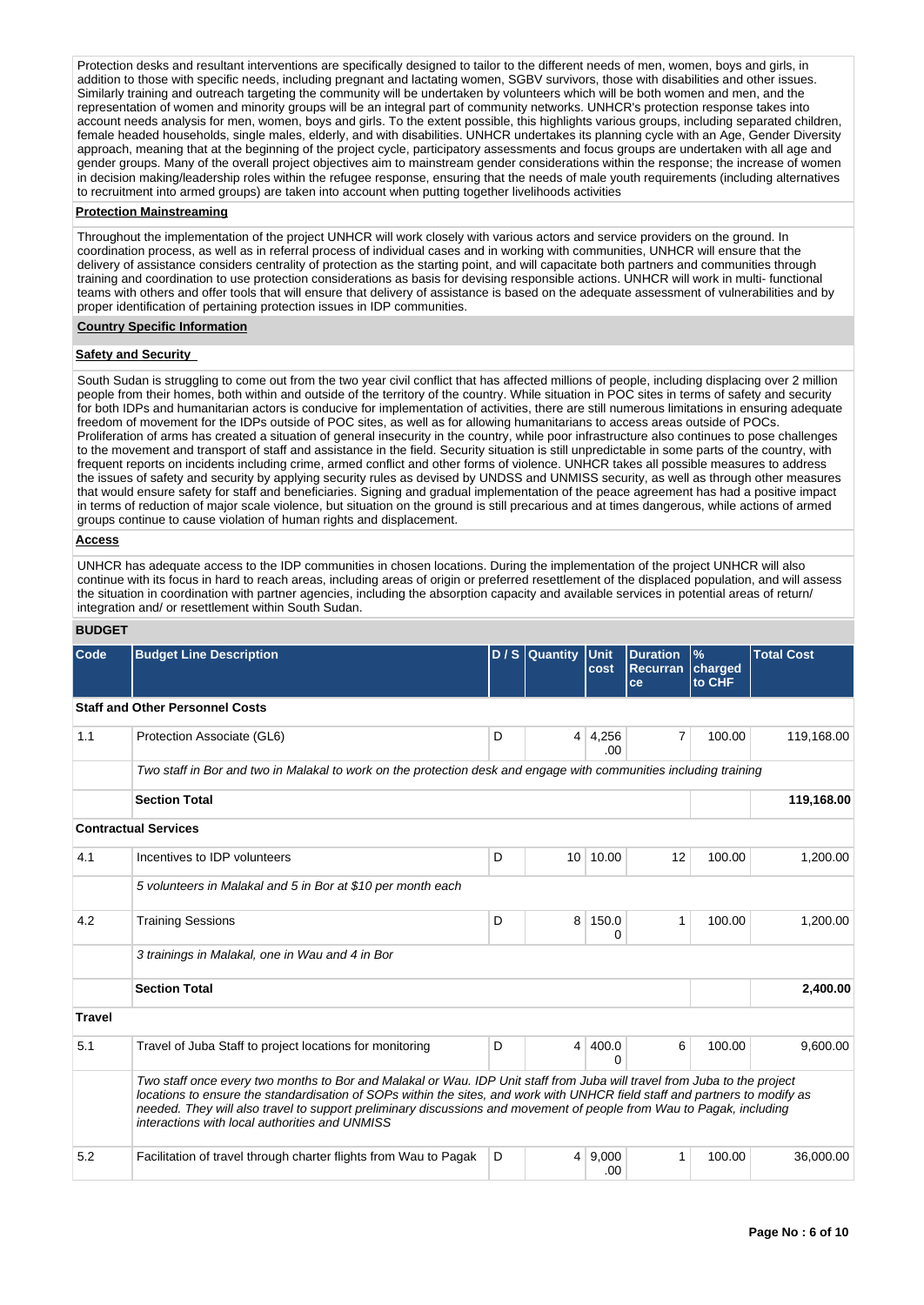|                         | <b>Section Total</b>                                  |   |        |           |   |        | 45,600.00  |
|-------------------------|-------------------------------------------------------|---|--------|-----------|---|--------|------------|
|                         | <b>General Operating and Other Direct Costs</b>       |   |        |           |   |        |            |
| 7.1                     | Individual Household Assessment                       | D |        | 700 28.00 | 1 | 100.00 | 19,600.00  |
|                         | 700 Households covered at \$30 expenses per household |   |        |           |   |        |            |
|                         | <b>Section Total</b>                                  |   |        |           |   |        | 19,600.00  |
| <b>SubTotal</b>         |                                                       |   | 730.00 |           |   |        | 186,768.00 |
| <b>Direct</b>           |                                                       |   |        |           |   |        | 186,768.00 |
| Support                 |                                                       |   |        |           |   |        |            |
| <b>PSC Cost</b>         |                                                       |   |        |           |   |        |            |
| <b>PSC Cost Percent</b> |                                                       |   |        |           |   |        | 7.00       |
| <b>PSC Amount</b>       |                                                       |   |        |           |   |        | 13,073.76  |
| <b>Total Cost</b>       |                                                       |   |        |           |   |        | 199,841.76 |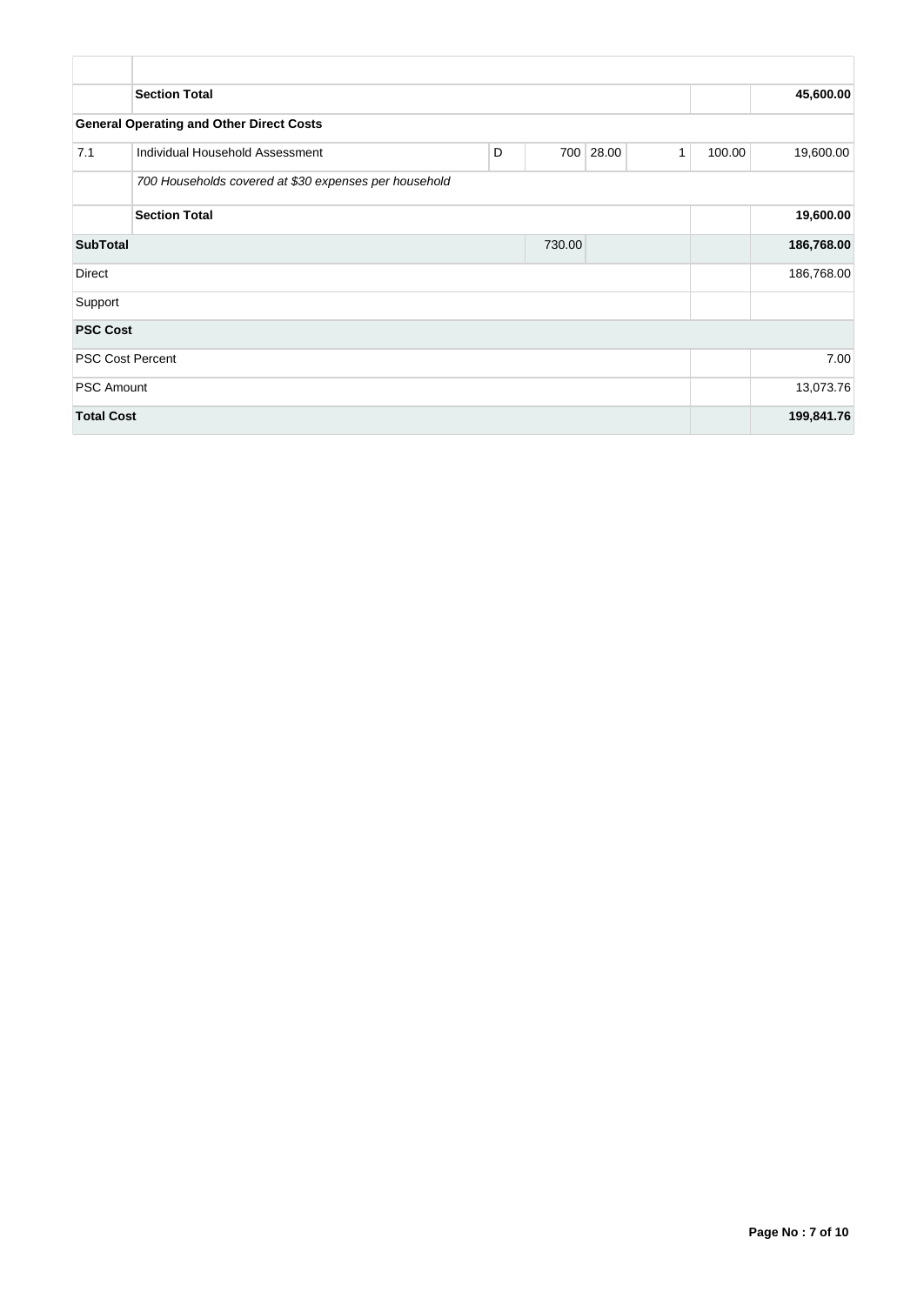# **Project Locations**

| <b>Location</b>      | <b>Estimated</b><br>percentage<br>of budget<br>for each<br><b>location</b> | <b>Estimated number of beneficiaries</b><br>for each location |              |             |       |              | <b>Activity Name</b>                                                                                                                                                                                                                                                                                                                                                                                                                                                                                                                                                                                                                                                                                                                                                                                                                                                                                                                                                                                                                                                                                                                                                                                                                                                                                                                                                                                                                                                                                                                                                                                                                                                                                                                                                                                                                                                                                                                                                                                                                                                                                                                                                                                                                                                                                                                                                                                                                                                                                                                                                                                                                                     |
|----------------------|----------------------------------------------------------------------------|---------------------------------------------------------------|--------------|-------------|-------|--------------|----------------------------------------------------------------------------------------------------------------------------------------------------------------------------------------------------------------------------------------------------------------------------------------------------------------------------------------------------------------------------------------------------------------------------------------------------------------------------------------------------------------------------------------------------------------------------------------------------------------------------------------------------------------------------------------------------------------------------------------------------------------------------------------------------------------------------------------------------------------------------------------------------------------------------------------------------------------------------------------------------------------------------------------------------------------------------------------------------------------------------------------------------------------------------------------------------------------------------------------------------------------------------------------------------------------------------------------------------------------------------------------------------------------------------------------------------------------------------------------------------------------------------------------------------------------------------------------------------------------------------------------------------------------------------------------------------------------------------------------------------------------------------------------------------------------------------------------------------------------------------------------------------------------------------------------------------------------------------------------------------------------------------------------------------------------------------------------------------------------------------------------------------------------------------------------------------------------------------------------------------------------------------------------------------------------------------------------------------------------------------------------------------------------------------------------------------------------------------------------------------------------------------------------------------------------------------------------------------------------------------------------------------------|
|                      |                                                                            | <b>Men</b>                                                    | <b>Women</b> | <b>Boys</b> | Girls | <b>Total</b> |                                                                                                                                                                                                                                                                                                                                                                                                                                                                                                                                                                                                                                                                                                                                                                                                                                                                                                                                                                                                                                                                                                                                                                                                                                                                                                                                                                                                                                                                                                                                                                                                                                                                                                                                                                                                                                                                                                                                                                                                                                                                                                                                                                                                                                                                                                                                                                                                                                                                                                                                                                                                                                                          |
| Jonglei -> Bor South | 50                                                                         | 488                                                           | 591          | 528         | 676   |              | 2,283 Activity 1.1.1 : Development of standardized<br>SOPs for the functioning of protection desks in<br>POC sites, as well as standardized forms, in<br>addition to incorporation of existing referral forms<br>already established by various agencies;<br>Activity 1.1.2: Development of schedule for<br>regular counselling hours for each week in POC<br>sites. Counselling days will be not less than twice<br>each week, while two other days will be<br>dedicated to the outreach to various communities<br>within POC sites; One day per week will be<br>dedicated to compilation of weekly report on<br>activities of protection desks and updating of<br>tracking sheets on status of cases that are being<br>followed up.<br>Activity 1.1.3 : Identification of particular<br>protection issues of vulnerable IDPs requiring<br>intervention by other service providers will result<br>with referral of those issues to responsible<br>agencies. Referrals will be submitted to<br>respective agencies while information on the<br>process will be communicated to the<br>beneficiaries. Beneficiaries will be advised and<br>assisted in approaching the service provider for<br>follow up action.<br>Activity 1.1.4 : Identified PSNs will benefit from<br>direct assistance from UNHCR depending on the<br>needs and based on the capacity of UNHCR to<br>respond to those particular needs; Response will<br>be timely and will include the internal referral<br>mechanism that will ensure the immediate<br>delivery following the identification of a particular<br>need;<br>Activity 2.1.1 : UNHCR will assess the dynamics<br>in various sections of POC sites with assistance<br>of volunteers and community representatives and<br>animate prominent members of those<br>communities to join IDP committees that will<br>receive training and guidance on community<br>based protection;<br>Activity 2.1.2 : Training sessions will be<br>organized for identified members of committees,<br>to include basic elements of the meaning of<br>protection, roles of communities in addressing<br>the needs of vulnerable members of those<br>communities and in referring cases/ issues to<br>service providers;<br>Activity 2.1.3 : Provision of direct support through<br>assistance/ facilitation of movement of vulnerable<br>members of communities in context of<br>implementation of transitional or durable<br>solutions;<br>Activity 2.1.4 : UNHCR will provide regular<br>reports on activities of IDP committees and on<br>number of cases that are addressed by<br>committees (through referrals and direct<br>response); |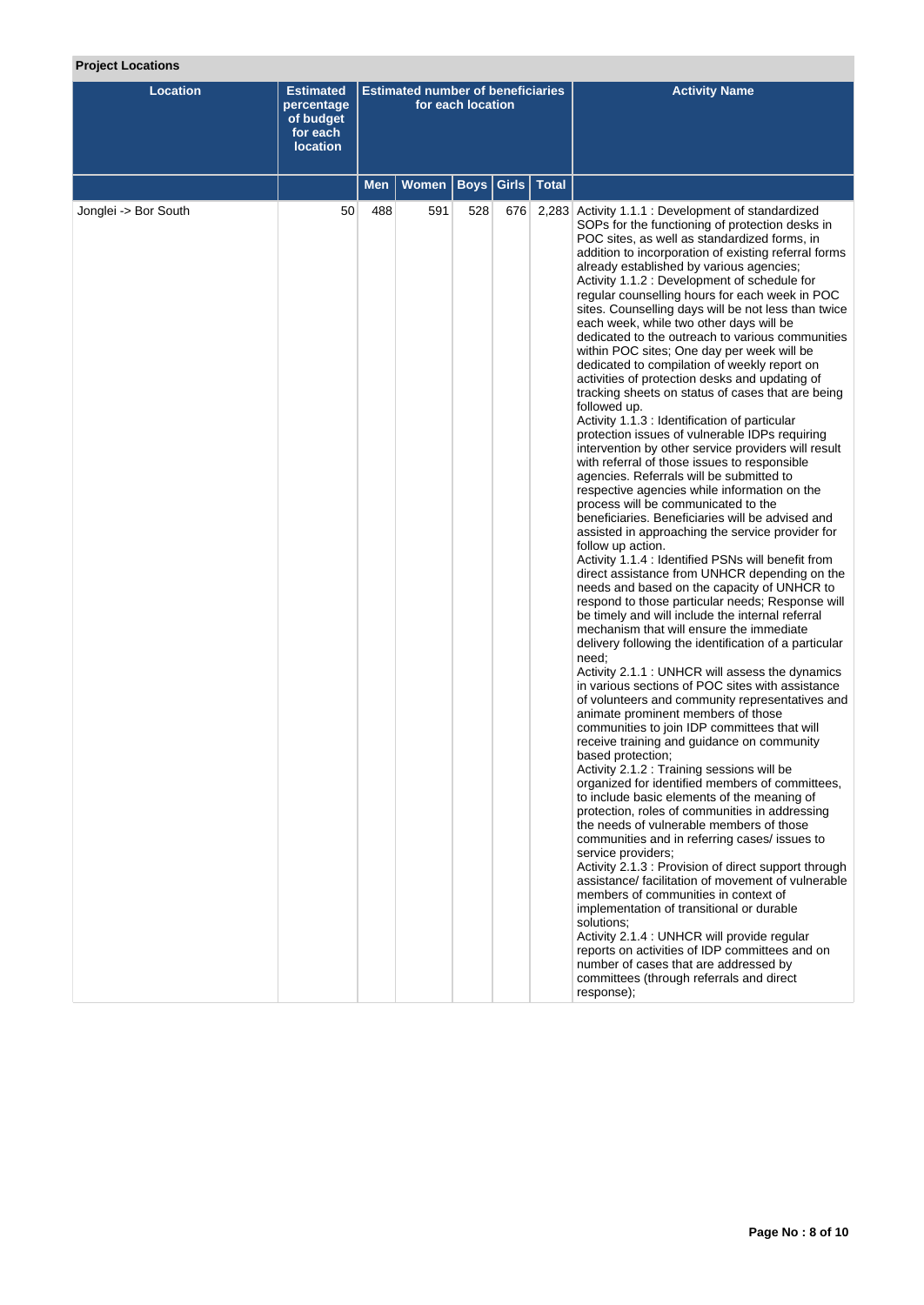| Upper Nile -> Malakal | 25 1,050 | 2,050 1,100 | 800 | 5,000 Activity 1.1.1 : Development of standardized<br>SOPs for the functioning of protection desks in<br>POC sites, as well as standardized forms, in<br>addition to incorporation of existing referral forms<br>already established by various agencies;<br>Activity 1.1.2 : Development of schedule for<br>regular counselling hours for each week in POC<br>sites. Counselling days will be not less than twice<br>each week, while two other days will be<br>dedicated to the outreach to various communities<br>within POC sites; One day per week will be<br>dedicated to compilation of weekly report on<br>activities of protection desks and updating of<br>tracking sheets on status of cases that are being<br>followed up.<br>Activity 1.1.3 : Identification of particular<br>protection issues of vulnerable IDPs requiring<br>intervention by other service providers will result<br>with referral of those issues to responsible<br>agencies. Referrals will be submitted to<br>respective agencies while information on the<br>process will be communicated to the<br>beneficiaries. Beneficiaries will be advised and<br>assisted in approaching the service provider for<br>follow up action.<br>Activity 1.1.4 : Identified PSNs will benefit from<br>direct assistance from UNHCR depending on the        |
|-----------------------|----------|-------------|-----|--------------------------------------------------------------------------------------------------------------------------------------------------------------------------------------------------------------------------------------------------------------------------------------------------------------------------------------------------------------------------------------------------------------------------------------------------------------------------------------------------------------------------------------------------------------------------------------------------------------------------------------------------------------------------------------------------------------------------------------------------------------------------------------------------------------------------------------------------------------------------------------------------------------------------------------------------------------------------------------------------------------------------------------------------------------------------------------------------------------------------------------------------------------------------------------------------------------------------------------------------------------------------------------------------------------------------------|
|                       |          |             |     | needs and based on the capacity of UNHCR to<br>respond to those particular needs; Response will<br>be timely and will include the internal referral<br>mechanism that will ensure the immediate<br>delivery following the identification of a particular<br>need;<br>Activity 2.1.1 : UNHCR will assess the dynamics<br>in various sections of POC sites with assistance<br>of volunteers and community representatives and<br>animate prominent members of those<br>communities to join IDP committees that will<br>receive training and guidance on community<br>based protection;<br>Activity 2.1.2 : Training sessions will be<br>organized for identified members of committees,<br>to include basic elements of the meaning of<br>protection, roles of communities in addressing<br>the needs of vulnerable members of those<br>communities and in referring cases/ issues to<br>service providers;<br>Activity 2.1.3 : Provision of direct support through<br>assistance/ facilitation of movement of vulnerable<br>members of communities in context of<br>implementation of transitional or durable<br>solutions;<br>Activity 2.1.4 : UNHCR will provide regular<br>reports on activities of IDP committees and on<br>number of cases that are addressed by<br>committees (through referrals and direct<br>response); |